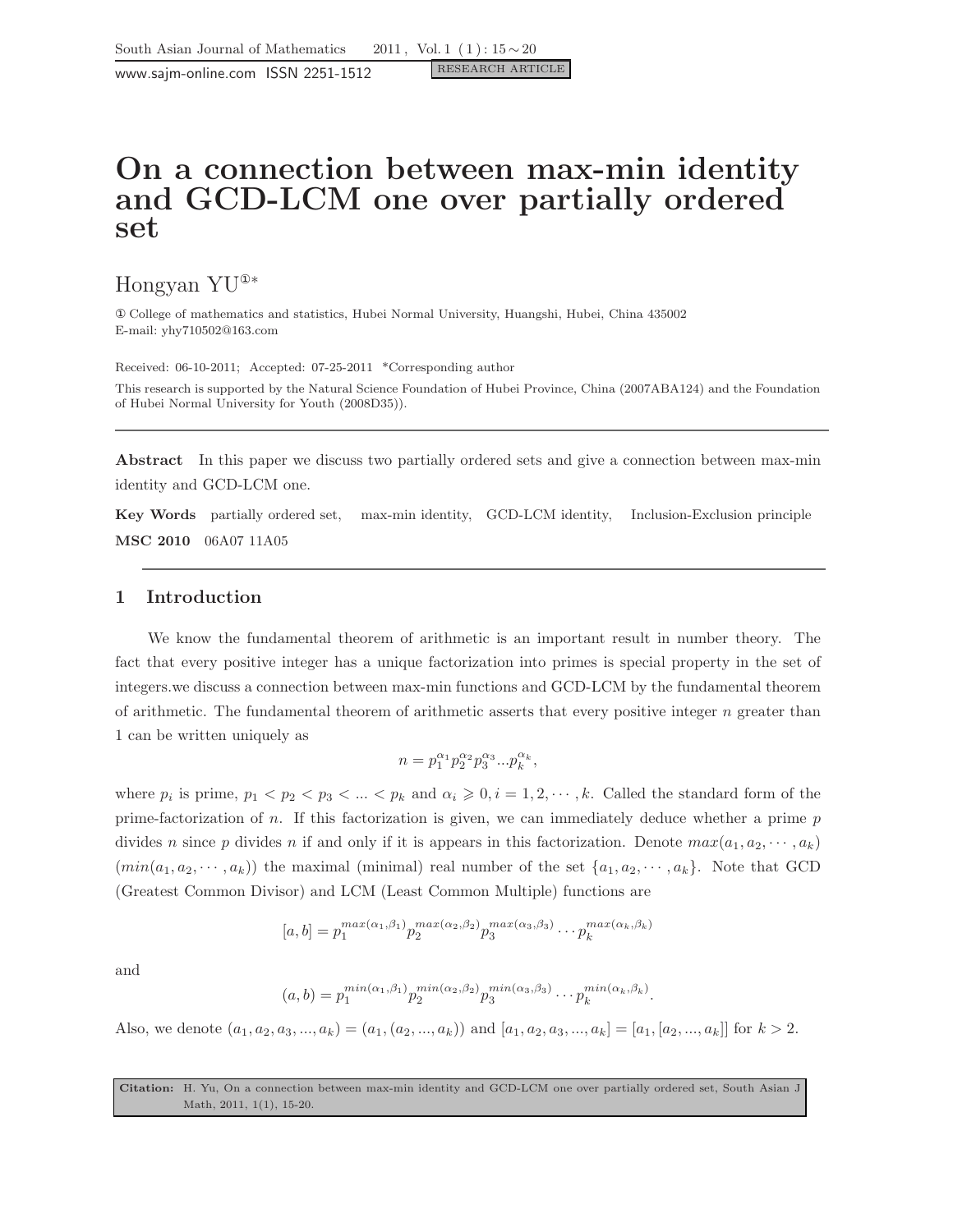In this paper we discuss two partially ordered sets and give a connection between max-min identity and GCD-LCM identity over partially ordered set. We discuss the Equivalence and uniformity of inclusion-exclusion principle in combinatorics, the total probability formula in probability theory, maxmin identity and GCD-LCM one in number theory. Then some examples are given.

#### 2 Max-Min functions and Partially ordered set

In this section, we first state some results of Max and Min functions needed later in the paper.

**Lemma 2.1**([1]). If x and y are real numbers, then

$$
max(x, y) + min(x, y) = x + y.
$$

*Proof.* If  $x \geq y$ , then  $min(x, y) = y$  and  $max(x, y) = x$ , so that  $max(x, y) + min(x, y) = x + y$ . If  $x < y$ , then  $min(x, y) = x$  and  $max(x, y) = y$ , we find again that  $max(x, y) + min(x, y) = x + y$ .

**Lemma 2.2.** If  $x_1, x_2, ..., x_k$  are real numbers, then  $max(x_1, x_2, ..., x_k) = max(x_1, max(x_2, ..., x_k))$ .

**Lemma 2.3.** If  $x_1, x_2, ..., x_k$  are real numbers, then  $min(x_1, x_2, ..., x_k) = min(x_1, min(x_2, ..., x_k))$ .

A partially ordered set (poset) **P** is set, together with a binary relation denoted  $\leq_P$ , satisfying the following three axioms:

- (1) For all  $x \in \mathbf{P}$ ,  $x \leq P$  x; (reflexivity)
- (2) If  $x \leqslant_P y$  and  $y \leqslant_P x$ , then  $x = y$ ; (antisymmetry)
- (3) If  $x \leqslant_P y$  and  $y \leqslant_P z$ , then  $x \leqslant_P z$ . (transitivity).

**Definition 2.4**([1]). Two poset **P** and **Q** are isomorphic if exists an order-preserving bijection  $\varphi: \mathbf{P} \longrightarrow \mathbf{Q}$  whose inverse is order-preserving, that is,  $x \leq y$  in  $\mathbf{P} \Leftrightarrow \varphi(x) \leq \varphi(y)$  in  $\mathbf{Q}$ .

**Definition 2.5.** A chain (linear ordered set) is a poset in which any two elements are comparable.

Sets are partially ordered by containment. More generally, in a lattice  $L$ , we can define a partial order  $\leq_L$  compatible with the lattice operations on L by  $x \leq_L y$  if and only if  $x \wedge y = x$ . It is easy to prove that  $x \wedge y = x$  if and only if  $x \vee y = y$ . Thus the following three conditions are equivalent:

$$
x \leq_L y \Leftrightarrow x \wedge y = x \Leftrightarrow x \vee y = y.
$$

**Example 2.6.** Let A and B are nonempty sets. Then  $A \subseteq B \Leftrightarrow A \cap B = A \Leftrightarrow A \cup B = B$ .

**Example 2.7.** Let x and y are positive integers. Then  $x \leq y \Leftrightarrow min(x, y) = x \Leftrightarrow max(x, y) = y$ .

**Example 2.8.** Let a and b are positive integers. Then  $a | b \Leftrightarrow (a, b) = a \Leftrightarrow [a, b] = b$ . **Lemma 2.9**([1]). If a and b are positive integers, then  $[a, b](a, b) = ab$ .

16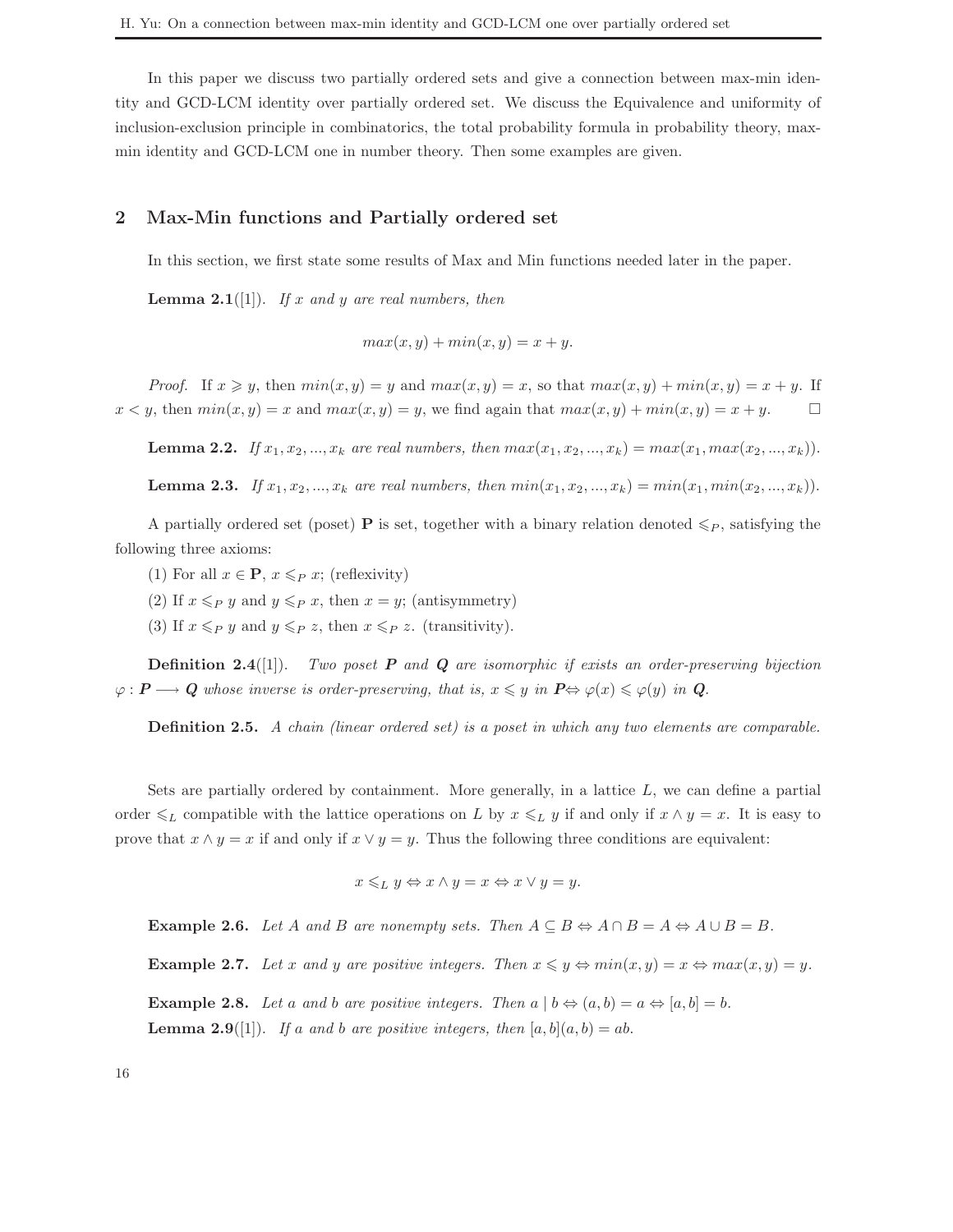#### 3 Main results

**Theorem 3.1.** Let  $x_1, x_2, x_3, \cdots, x_n$  are positive integers and  $n_1 = x_1, n_2 = max(x_1, x_2), n_3 =$  $max(x_1, x_2, x_3), \dots, n_k = max(x_1, x_2, x_3, \dots, x_k), \text{ then } [n] = \{n_1, n_2, \dots, n_k\} \text{ is a chain.}$ 

*Proof.* Since  $x_1 \leqslant max(x_1, x_2) \leqslant max(x_1, x_2, x_3) \leqslant \cdots \leqslant max(x_1, x_2, x_3, \cdots, x_k)$ , then  $n_1 \leqslant n_2 \leqslant$  $\cdots \leq n_k$ , that is  $[n] = \{n_1, n_2, ..., n_k\}$  is chain.

**Theorem 3.2.** Let  $m_1 = x_1, m_2 = min(x_1, x_2), m_3 = min(x_1, x_2, x_3), \cdots, m_k = min(x_1, \cdots, x_k),$ then  $[m] = \{m_1, m_2, \cdots, m_k\}$  is a chain.

*Proof.* Since  $x_1 \geqslant min(x_1, x_2) \geqslant min(x_1, x_2, x_3) \geqslant \cdots \geqslant min(x_1, x_2, x_3, \cdots, x_k)$ , then  $m_1 \geqslant m_2 \geqslant$  $\cdots \geqslant m_k$ , that is  $[m] = \{m_1, m_2, \cdots, m_k\}$  is a chain.

**Theorem 3.3.** Let  $p_1 = a_1, p_2 = [a_1, a_2], p_3 = [a_1, a_2, a_3], \cdots, p_k = [a_1, a_2, a_3, \ldots, a_k],$ then  $[p] =$  $\{p_1, p_2, \cdots, p_k\}$  is a chain.

*Proof.* Since  $a_1 \leq p$   $[a_1, a_2] \leq p$   $[a_1, a_2, a_3] \leq p$   $\cdots \leq p$   $[a_1, a_2, a_3, ..., a_k]$ , then  $p_1 \leq p$   $p_2 \leq p$  $\cdots \leq_{[p]} p_k$  where  $\leq_{[p]}$  is  $|$ , that is  $[p] = \{p_1, p_2, \cdots, p_k\}$  is a chain.

**Theorem 3.4.** Let  $q_1 = b_1, q_2 = (b_1, b_2), q_3 = (b_1, b_2, b_3), \cdots, q_k = (b_1, b_2, b_3, ..., b_k)$ , then  $[q]$  ${q_1, q_2, \cdots, q_k}$  is a chain.

*Proof.* Since  $b_1 \geq_{[q]} (b_1, b_2) \geq_{[q]} (b_1, b_2, b_3) \geq_{[q]} \cdots \geq_{[q]} (b_1, b_2, b_3, \cdots, b_k)$ , then  $q_1 \geq_{[q]} q_2 \geq_{[q]}$  $\cdots \geq_{[q]} q_k$  where  $\geq_{[q]}$  is |, that is  $[q] = \{q_1, q_2, \cdots, q_k\}$  is a chain.

**Theorem 3.5.** Let  $[n] = \{n_1, n_2, ..., n_k\}$  and  $[p] = \{p_1, p_2, ..., p_k\}$ , then there is an isomorphic between  $[n]$  and  $[p]$ , where order preserving bijection  $\varphi : [n] \to [p]$ , that is  $\varphi : n_i \leq n_{i'} \to p_i | p_{i'}$ .

Proof. Since  $\varphi: n_i \leq n_{i'} \to p_i | p_{i'} \text{ and } n_i \leq n_{i'} \Leftrightarrow \max(n_i, n_{i'}) = n_{i'}, p_i | p_{i'} \Leftrightarrow [p_i, p_{i'}] = p_{i'}$ . Thus, there is an isomorphic between  $[n]$  and  $[p]$ .

**Theorem 3.6.** Let  $[m] = \{m_1, m_2, ..., m_k\}$  and  $[q] = \{q_1, q_2, ..., q_k\}$ , then there is an isomorphic between  $[m]$  and  $[q]$ ,where order preserving bijection  $\varphi : [m] \to [q]$ , that is  $\varphi : m_j \leq m_{j'} \to q_j | q_{j'}$ .

Proof. Since  $\varphi : m_j \leq m_{j'} \to q_j \leq q_{j'}$  and  $m_j \leq m_{j'} \Leftrightarrow min(m_j, m_{j'}) = m_j$ ,  $q_j | q_{j'} \Leftrightarrow$  $(q_j, q_{j'}) = q_j$ . Thus, there is an isomorphic between [m] and [q].

Every chain is a lattice. Let  $X = \{x_1, x_2, x_3, ..., x_n\}$  is positive integers set, here we have  $x \wedge y =$  $min(x, y)$  and  $x \vee y = max(x, y)$ . Then  $(X, max, min, \leqslant)$  is a lattice. Let  $A = \{a_1, a_2, a_3, ..., a_n\}$  is positive integers set and we have  $a \wedge b = (a, b)$  and  $a \vee b = [a, b]$ , then  $(A, (), [,], |)$  is a lattice. Let  $P(A) = \{A_1, A_2, A_3, ..., A_n\}$  is power set of set A, we also have  $A \wedge B = A \cap B$  and  $A \vee B = A \cup B$ , then  $(P(A), \cap, \cup, \subseteq)$  is a lattice.

**Definition 3.7**([4]). If L and M are ∨-semilattices then  $f: L \to M$  is said to be a ∨-morphism if  $f(x \vee y) = f(x) \vee f(y)$  for all  $x, y \in L$ .

**Theorem 3.8**([4]). Lattices L, M are isomorphism if and only if there is a bijection  $f: L \to M$ that is a  $\vee$ -morphism.

**Theorem 3.9.** Let X and Y are integer sets and  $|X| = |Y|$ , then  $(X, max, min, \leq) \simeq (Y, (),),),).$ Next we give two examples.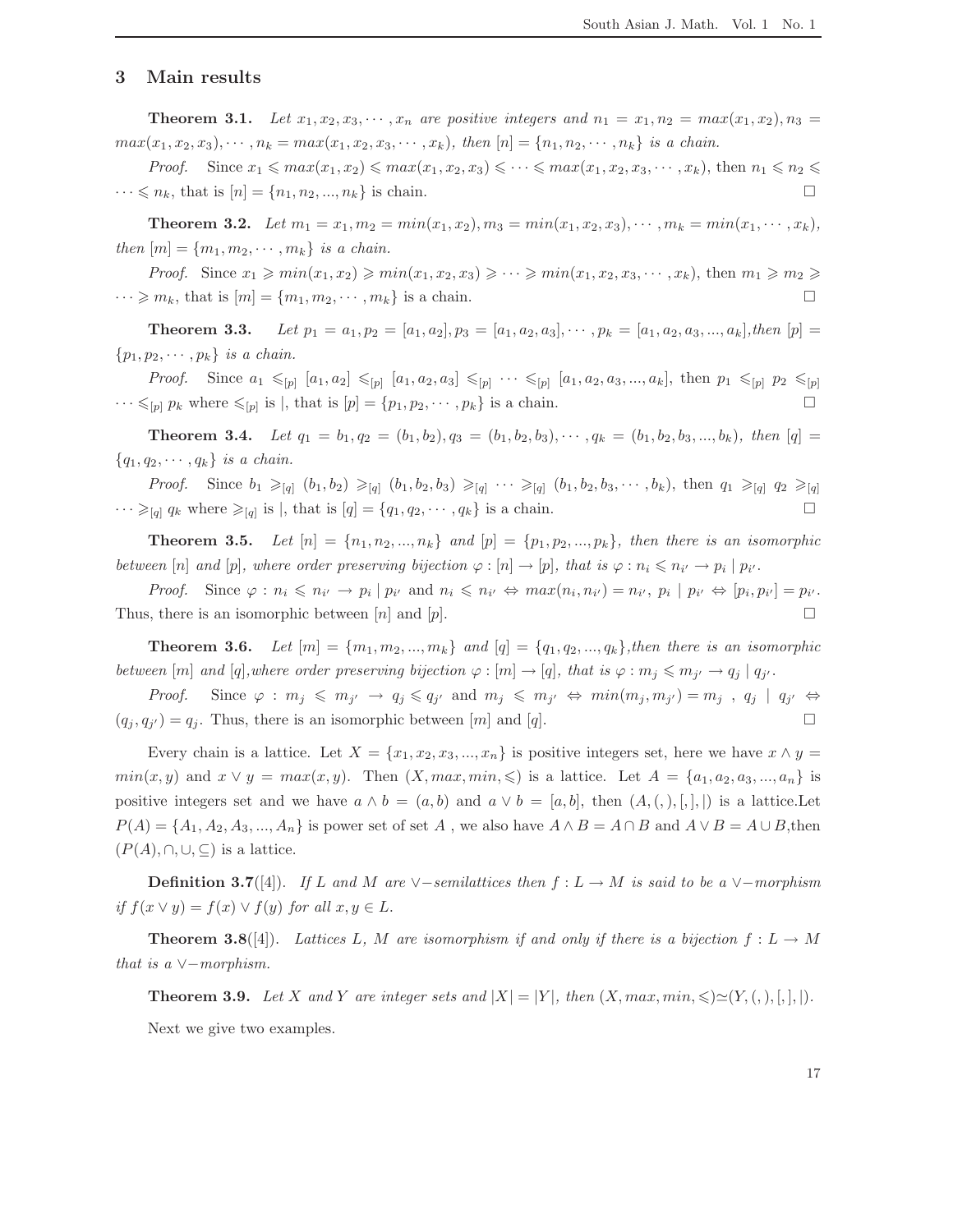Example 3.10([1]). If x, y, z are positive integers, then  $max(x, y, z) = x + y + z - min(x, y)$  $min(x, z) - min(y, z) + min(x, y, z).$ 

*Proof.* Without loss of generality, suppose that  $x \leq y \leq z$ , then  $max(x, y, z) = z$ ,  $min(x, y) = z$  $x, min(y, z) = y, min(x, z) = x, min(x, y, z) = x$ . Hence  $x + y + z - min(x, y) - min(x, z) - min(y, z) +$  $min(x, y, z) = x + y + z - x - y - x + x = z = max(x, y, z).$ 

**Example 3.11.** If a, b, c are positive integers, then

$$
[a, b, c] = \frac{abc(a, b, c)}{(a, b)(a, c)(b, c)}.
$$

*Proof.* By Theorem 3.8 and Example 3.11,  $max(x, y, z) \mapsto [a, b, c], x + y + z \mapsto abc, -min(x, y)$  $min(x, z) - min(y, z) \mapsto (a, b)^{-1}(a, c)^{-1}(b, c)^{-1}, min(x, y, z) \mapsto (a, b, c).$  then  $[a, b, c] = \frac{abc(a, b, c)}{(a, b)(a, c)(b, c)}$ .

In the following we give a max-min identity. The max-min identity is a relation between the maximum element of a set S of n numbers and the minima of the  $2<sup>n</sup> - 1$  nonempty subsets of S.

**Theorem 3.12**([5]). Let  $S = \{x_1, x_2, x_3, \dots, x_n\}$  is a real number set, then  $max(x_1, x_2, x_3, \dots, x_n)$  $\sum_{i=1}^n x_i - \sum_{i < j} \min(x_i, x_j) + \sum_{i < j < k} \min(x_i, x_j, x_k) - \cdots (-1)^{n+1} \min(x_1, x_2, x_3, \cdots, x_n).$ 

Conversely, we have

**Theorem 3.13.** Let  $S = \{x_1, x_2, x_3, \dots, x_n\}$  is a real number set, then  $min(x_1, x_2, x_3, \dots, x_n)$  $\sum_{i=1}^n x_i - \sum_{i < j} max(x_i, x_j) + \sum_{i < j < k} max(x_i, x_j, x_k) - \cdots + (-1)^{n+1} max(x_1, x_2, x_3, \cdots, x_n).$ 

**Corollary 3.14**([5]). For any n Random Variables  $X_1, X_2, \dots, X_n$ , then  $E[max(x_1, \dots, x_n)] =$  $\sum_{i=1}^{n} E[x_i] - \sum_{i < j} E[\min(x_i, x_j)] + \sum_{i < j < k} E[\min(x_i, x_j, x_k)] - \cdots (-1)^{n+1} E[\min(x_1, x_2, \cdots, x_n)].$ 

**Theorem 3.15.** Let  $a_1, a_2, a_3, \dots, a_n$  are positive integers, then

 $[a_1, a_2, a_3, ..., a_n] = a_1 a_2 a_3 \cdots a_n (a_1, a_2)^{-1} \cdots (a_{n-1}, a_n)^{-1} (a_1, a_2, a_3) \cdots (a_1, a_2, \cdots a_n)^{(-1)^{n+1}}.$ 

**Corollary 3.15.** If  $a_1, a_2, a_3, \dots, a_n$  are pairwise relatively primes integers, then  $[a_1, a_2, a_3, \dots, a_n]$  $a_1a_2a_3\cdots a_n.$ 

**Theorem 3.16.** Let  $a_1, a_2, a_3, \dots, a_n$  are positive integers, then

 $(a_1, a_2, a_3, \cdots, a_n) = a_1 a_2 a_3 ... a_n [a_1, a_2]^{-1} ... [a_{n-1}, a_n]^{-1} [a_1, a_2, a_3] \cdots [a_1, a_2, \cdots, a_n]^{(-1)^{n+1}}.$ 

#### 4 Further topics and examples

In the theory of combinatorics, the inclusion-exclusion principle(also known as the sieve principle) is an equation related the size of two sets and their intersection. It states that if  $A$  and  $B$  are finite sets, then

$$
|A \cup B| = |A| + |B| - |A \cap B|.
$$

For the general case of principle, in [6], let  $\{A_1, A_2, ..., A_n\}$  be finite sets. Then

$$
|\bigcup_{i=1}^{n} A_i| = \sum_{i=1}^{n} |A_i| - \sum_{1 \leq i < j \leq n} |A_i \cap A_j| + \sum_{1 \leq i < j < k \leq n} |A_i \cap A_j \cap A_k| - \dots + (-1)^{n-1} |A_1 \cap A_2 \cap \dots \cap A_n|,
$$

18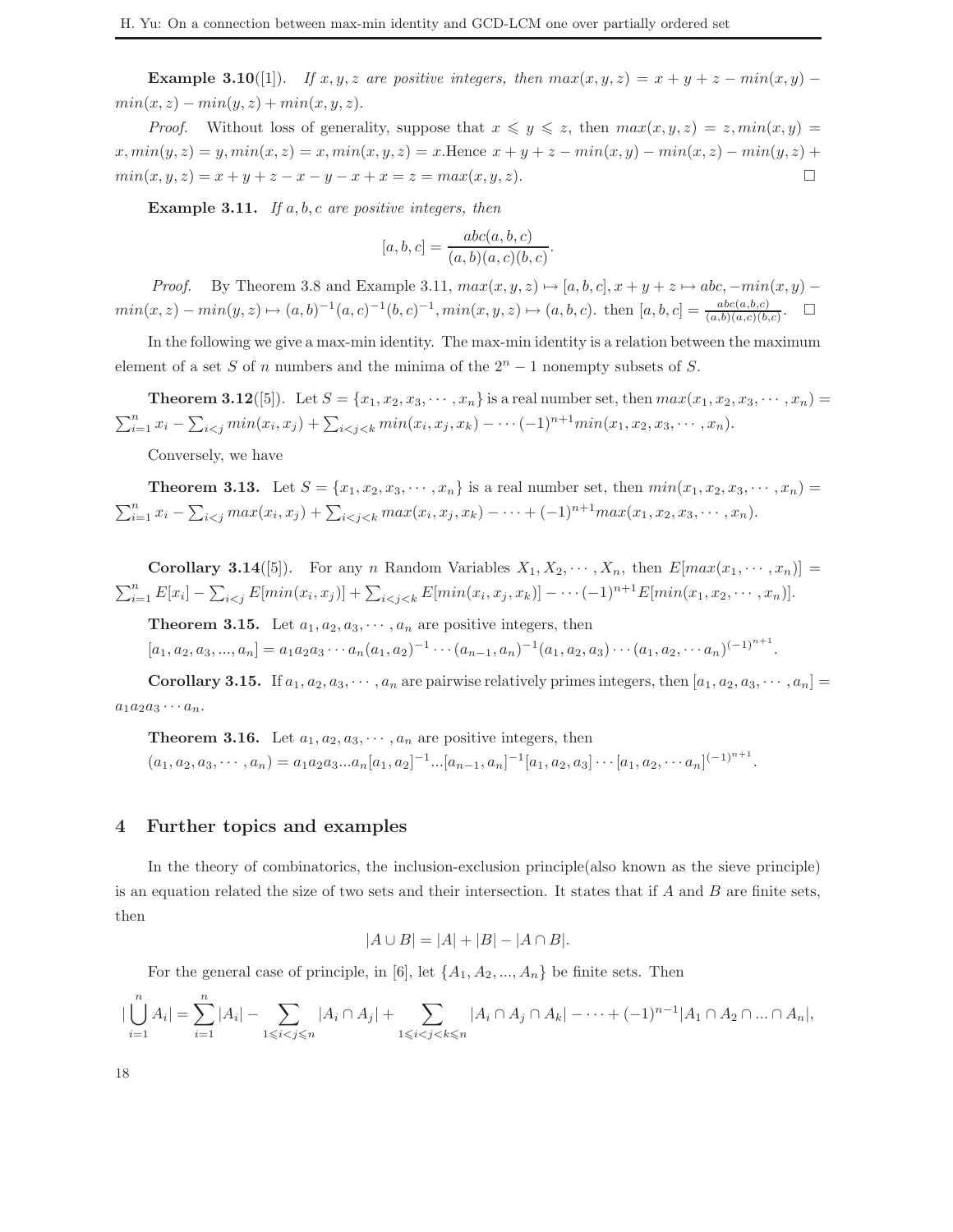where  $|A|$  denotes the cardinality of the set A.

**Example 4.1**(Prime approximately formula). Let N is a positive integer,  $p_1, p_2, \dots, p_m$  are all prime integers less than  $\sqrt{N}$ , then

$$
\pi(N) = m - 1 + N - \sum_{1 \leq i_1 \leq m} \left[ \frac{N}{p_{i_1}} \right] + \sum_{1 \leq i_1 \leq i_2 \leq m} \left[ \frac{N}{p_{i_1} p_{i_2}} \right] - \dots + (-1)^m \left[ \frac{N}{p_{i_1} \dots p_m} \right].
$$

**Example 4.2** (Euler function formula). Let N is a positive integer,  $\varphi(n)$  denotes numbers of relatively prime with  $n$  in  $1, 2, ..., N$ , then

$$
\varphi(n) = N \prod_{p|N} (1 - \frac{1}{p}).
$$

In the theory of probability (see [5]), for events  $A_1, A_2, ..., A_n$  in a probability space  $(\Omega, \mathbf{F}, \mathbf{P})$ , the inclusion-exclusion principle becomes in general the following form:

$$
P(\bigcup_{i=1}^{n} A_i) = \sum_{i=1}^{n} P(A_i) - \sum_{1 \leq i < j \leq n} P(A_i \cap A_j) + \sum_{1 \leq i < j < k \leq n} P(A_i \cap A_j \cap A_k) - \dots + (-1)^{n-1} P(A_1 \cap A_2 \cap \dots \cap A_n),
$$

where  $P(A_i)$  denotes the probability of the event  $A_i$ .

**Example 4.3** (The derangement problem). How many permutation  $\pi \in \mathfrak{S}_n$  have no fixed points? Such a permutation is called a derangement.call this number  $D(n)$ , then

$$
D(n) = n! \left(1 - \frac{1}{1!} + \frac{1}{2!} - \frac{1}{3!} + \dots + \frac{(-1)^n}{n!}\right)
$$

and indeed it is to show that  $D(n)$  is nearest integer to  $\frac{n!}{e}$ . Thus the probability of an order for a shuffled deck of cards and being incorrect about every card is approximately  $\frac{1}{e} (\approx 37\%)$ . Thus formally the Principle of Inclusion-Exclusion is equivalent to the identity  $(e^x)^{-1} = e^{-x}$ .

In [2], Equivalence and uniformity of inclusion-exclusion principle in combinatorics, the total probability formula in probability theory are given. Let S be an n-set. Let V be the  $2^n$ -dimensional vector space (over some field k)of all functions  $f: 2<sup>s</sup> \to k$ . Let  $\phi: V \to V$  be a linear transformation defined by

$$
\phi f(T) = \sum_{Y \supseteq T} f(Y),
$$

for all  $T \subseteq S$ , then  $\phi^{-1}$  exists and is given by

$$
\phi^{-1} f(T) = \sum_{Y \supseteq T} (-1)^{|Y - T|} f(Y),
$$

for all  $T \subseteq S$ .

We discuss equivalence and correspondence between max-min identity and GCD-LCM identity in this paper.Our goals is to give a connection between max-min function and GCD-LCM over partially ordered set.As are we known,complexity degree of algorithm between to prove max-min identity and GCD-LCM identity are very different in computation number theory.